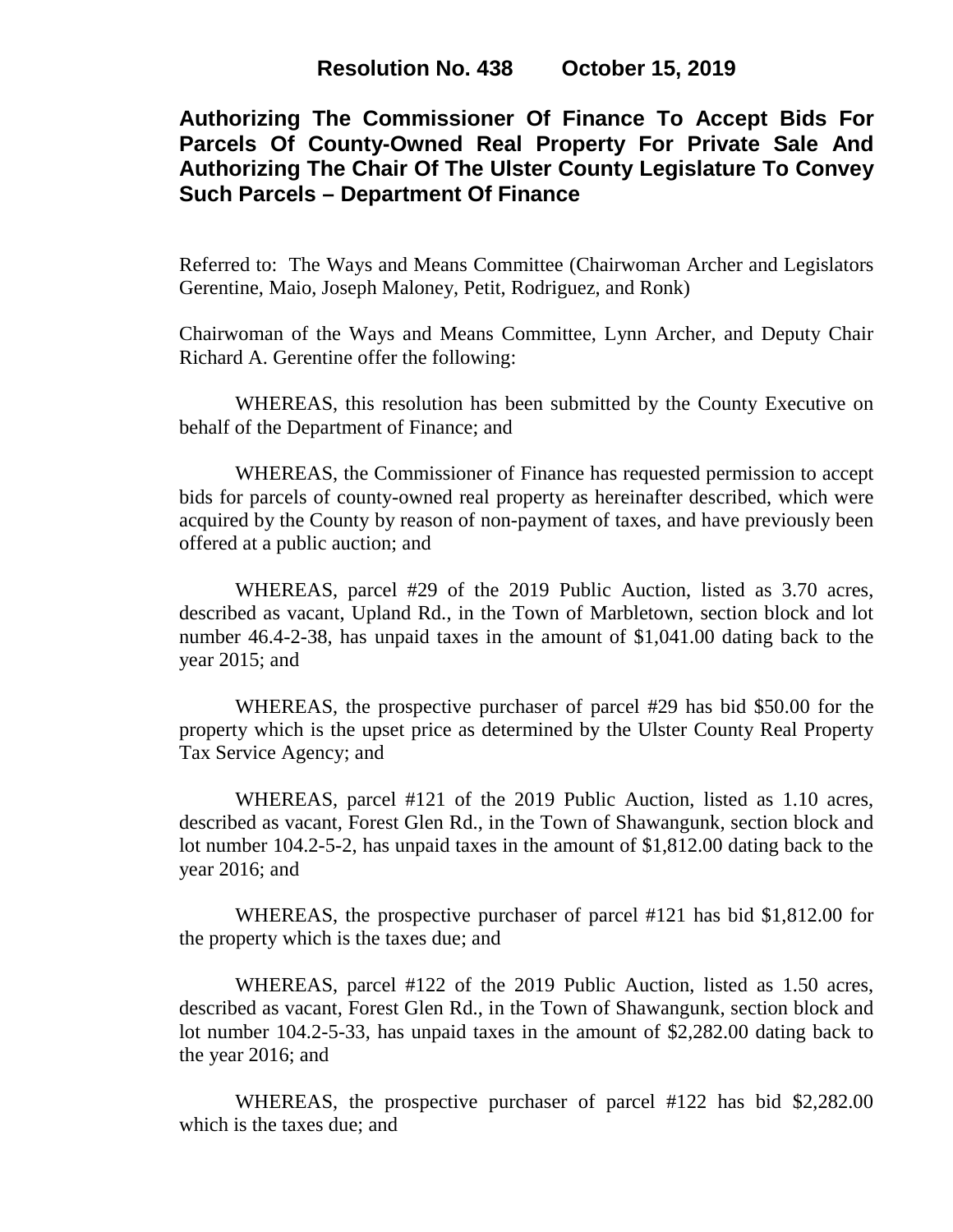#### **- Page 2 -**

### **Resolution No. 438 October 15, 2019**

## **Authorizing The Commissioner Of Finance To Accept Bids For Parcels Of County-Owned Real Property For Private Sale And Authorizing The Chair Of The Ulster County Legislature To Convey Such Parcels – Department Of Finance**

WHEREAS, parcel #123 of the 2019 Public Auction, listed as 2.10 acres, described as vacant, Forest Glen Rd., in the Town of Shawangunk, section block and lot number 104.2-5-40, has unpaid taxes in the amount of \$2,987.00 dating back to the year 2016; and

WHEREAS, the prospective purchaser of parcel #123 has bid \$2,987.00 for the property which is the taxes due; and

WHEREAS, the prospective purchasers of each of the aforementioned properties shall be responsible for the 2019/20 school tax and all subsequent tax levies; and

WHEREAS, these conveyances constitute Type II actions under section 4.1.5 of the County of Ulster's State Environmental Quality Review Act (SEQRA) Type II List that was adopted in Resolution No. 118 on April 20, 2010; and

WHEREAS, as per section 3 of the County's Type II List, these actions do not pose a significant potential environmental impact and may be progressed as Type II actions in accordance with 6 NYCRR Part 617 of SEQRA; now therefore, be it

RESOLVED, that the Ulster County Commissioner of Finance is authorized to accept payment as follows:

| PREVIOUS OWNER/TOWN              | <b>BIDDER</b>           | <b>BID AMOUNT</b> |
|----------------------------------|-------------------------|-------------------|
| Gooding, Richard H Jr/Marbletown | Kebapci, Burak          | \$50.00           |
| SBL#: 46.4-2-38                  | 27 19th Avenue          |                   |
| Parcel #29                       | Ronkonkoma, NY 11779    |                   |
| <b>Unpaid Taxes: \$1,041.00</b>  |                         |                   |
| Marchesano, Minnie/Shawangunk    | Mancuso & Family LLC    | \$1,812.00        |
| Donna Michalec                   | 120 Nicolosi Dr.        |                   |
| SBL#: 104.2-5-2                  | Staten Island, NY 10312 |                   |
| Parcel $# 121$                   |                         |                   |
| <b>Unpaid Taxes: \$1,812.00</b>  |                         |                   |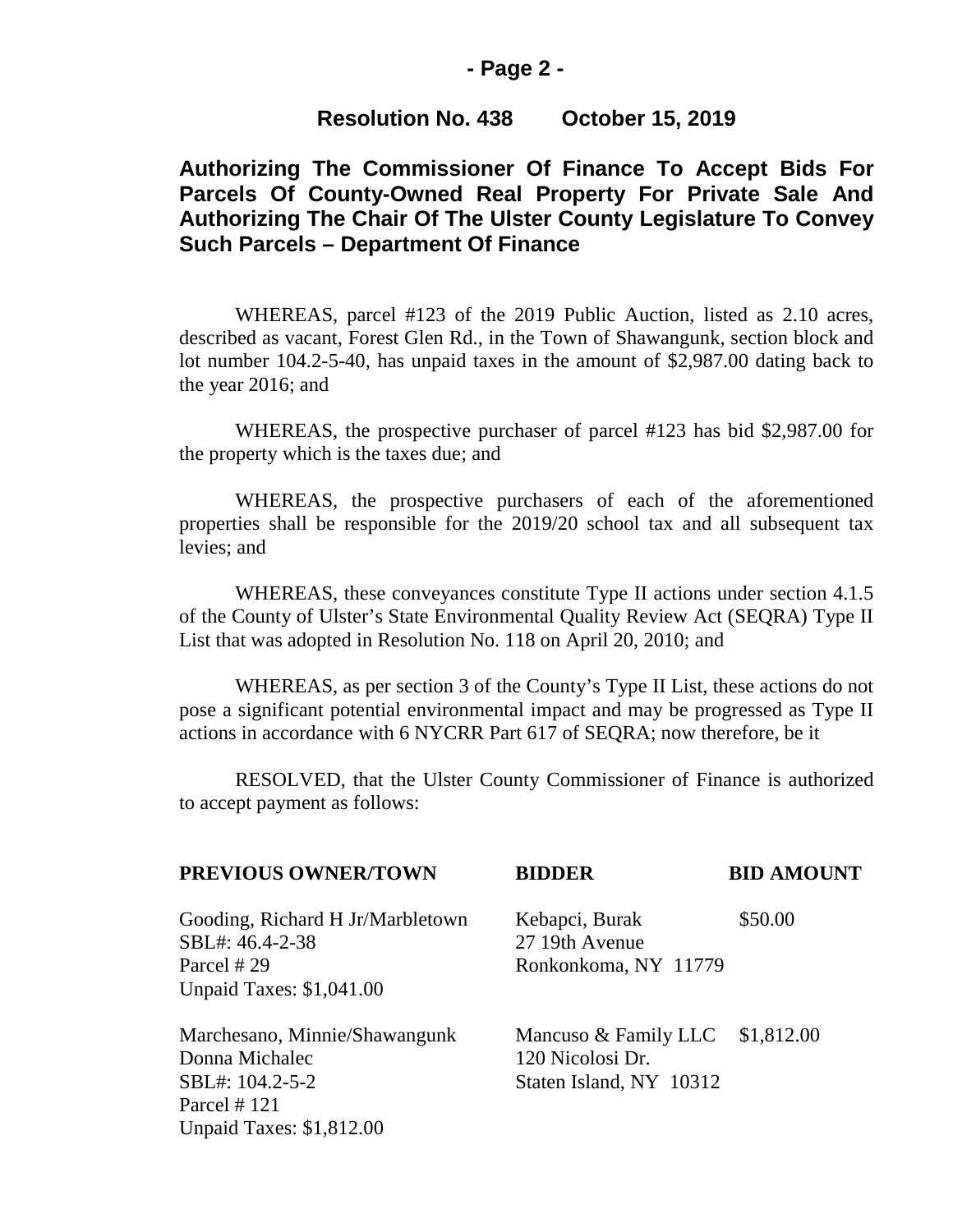#### **- Page 3 -**

### **Resolution No. 438 October 15, 2019**

**Authorizing The Commissioner Of Finance To Accept Bids For Parcels Of County-Owned Real Property For Private Sale And Authorizing The Chair Of The Ulster County Legislature To Convey Such Parcels – Department Of Finance**

| PREVIOUS OWNER/TOWN                                                                                                     | <b>BIDDER</b>                                                                  | <b>BID AMOUNT</b> |
|-------------------------------------------------------------------------------------------------------------------------|--------------------------------------------------------------------------------|-------------------|
| Diraimondo, James/Shawangunk<br>SBL#: 104.2-5-33<br>Parcel # 122<br><b>Unpaid Taxes: \$2,282.00</b>                     | Mancuso & Family LLC \$2,282.00<br>120 Nicolosi Dr.<br>Staten Island, NY 10312 |                   |
| Bosco, Michael/Shawangunk<br>Marchesano, Michael<br>SBL#: 104.2-5-40<br>Parcel # 123<br><b>Unpaid Taxes: \$2,987.00</b> | Mancuso & Family LLC \$2,987.00<br>120 Nicolosi Dr.<br>Staten Island, NY 10312 |                   |

and, be it further,

RESOLVED, that the Chair of the Ulster County Legislature is authorized and directed to make, execute and deliver to each bidder making payment, a quitclaim deed conveying the interest of the County in said parcel, which quitclaim deed shall contain the covenant that the said County of Ulster shall in no event be or become liable for any defects in title conveyed for any cause whatsoever, and that no claim or demand of any nature shall ever be made against the County of Ulster arising from such sale, conveyance or the proceedings leading thereto,

and move its adoption.

## ADOPTED BY THE FOLLOWING VOTE:

AYES: 21 NOES: 0 (Absent: Legislator Rodriguez) (Legislator Lopez arrived at 7:39 PM)

Passed Committee: Ways and Means on October 10, 2019

FINANCIAL IMPACT: TOTAL UNPAID TAXES: \$8,122.00 TOTAL ACCEPTED BID: \$7,131.00